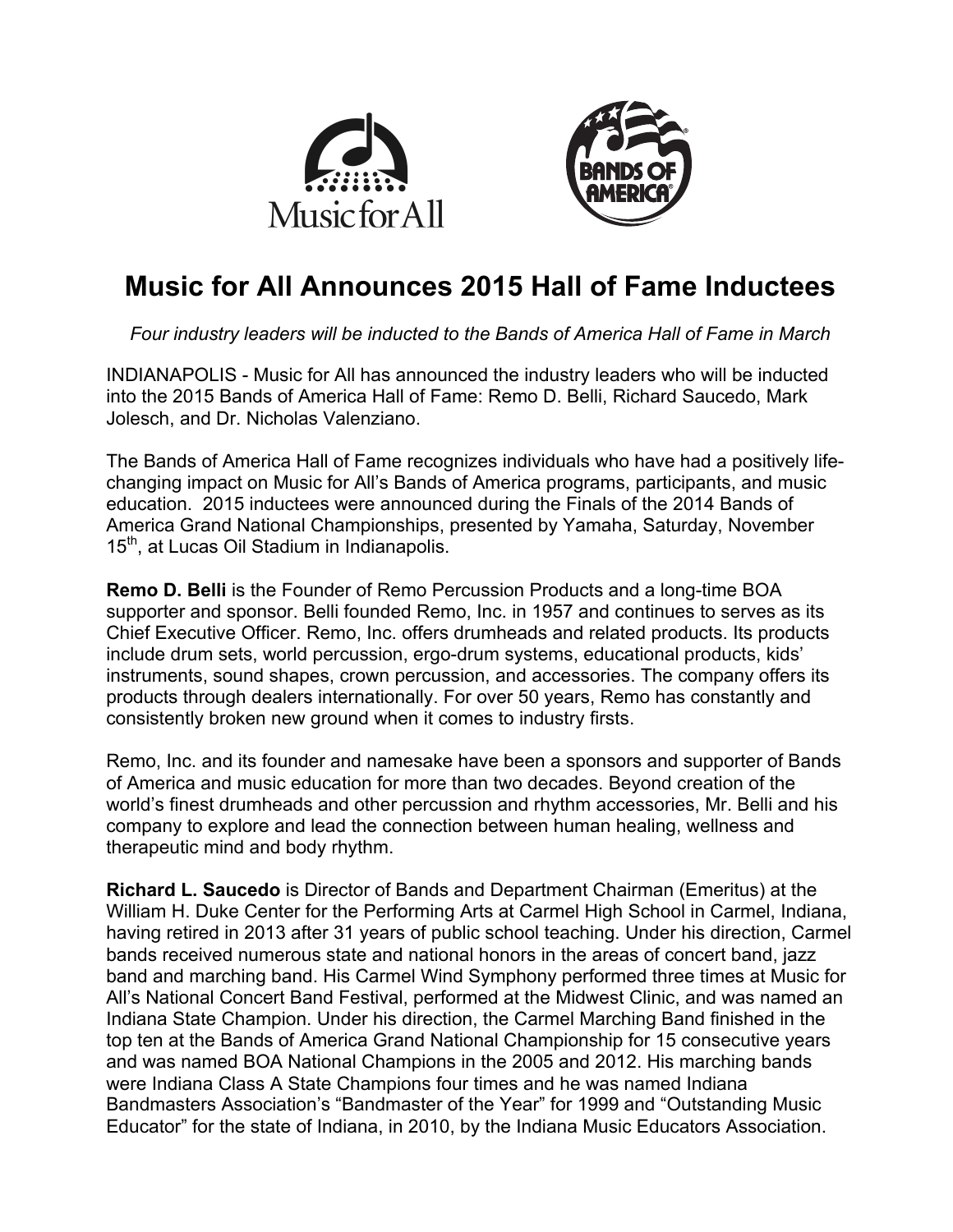Mr. Saucedo remains active and engaged with Bands of America and Music for All serving as an Educational Consultant, Coordinator for MFA's jazz programming and a Chief Judge for Bands of America fall programs.

**Mark Jolesch** revolutionized the art of group and candid event photography for scholastic marching bands. As founder of Jolesch Photography and its successor Jolesch Enterprises, Mark and his companies have been the official photography company of Bands of America events since 1982. During that time, Jolesch's companies have captured more than a million group and candid images of Bands of America participants and events that literally "tell of story" of scholastic band in America. His success at Bands of America events was the springboard that launched Jolesch photography services to be leaders in photography for band contest and festival across the country and marching organizations including Drum Corps International. Jolesch images have been featured in newspapers, music and arts trade publications, and Bands of America marketing and promotional materials for more than three decades.

Jolesch's contributions to Music for All go beyond the capturing and distribution of cherished photographic commemoratives. The Mark Jolesch Scholarship at Grand Nationals has meaningfully contributed to the education and training of young men and women who are today successful music educators. In addition to these contributions, Mark and his team have been fiscal, operational and strategic contributors to Music for All's and Bands of America growth and development as an organization.

**Dr. Nicholas Valenziano** is the Former Executive Director and Director of Education for Marching Bands of America and was instrumental in developing Bands of America presence in its early years.

In 1978, Dr. Nicholas Valenziano succeeded Gary Beckner, becoming (Marching) Bands of America's second Executive Director. Nick came to Marching Bands of America in 1975 as its first Educational Director and served in that role until his elevation to Executive Director, a position he held until 1981. A childhood friend and band mate of BOA founder Larry McCormick, Nick "bought into" Larry's dream that is Bands of America. His presence and engagement provided leadership, legitimacy and character to the vision, without which foundation might call into question Bands of America's and Music for All survival and evolution through the years.

Dr. Nick Valenziano received his Bachelor of Music degree from DePaul University, a Master of Music degree from Northwestern University and a Doctor of Musical Arts degree from the University of Missouri. In addition to his work at Bands of America, he spent more than 35 years as a music educator at the elementary, high school, and college levels and twelve years in the music industry, before he retired in 2001. A consummate musician, Nick remains active as a professional player and conductor in his "retirement" home of Grand Rapids, Michigan.

Music for All will induct these newest members into the Bands of America Hall of Fame on Saturday, March 14, 2015 during the Music for All National Festival in Indianapolis. They will be permanently recognized in the Bands of America Hall of Fame at Music for All's Indianapolis headquarters, along with all the BOA Hall of Fame members inducted since the first in 2003.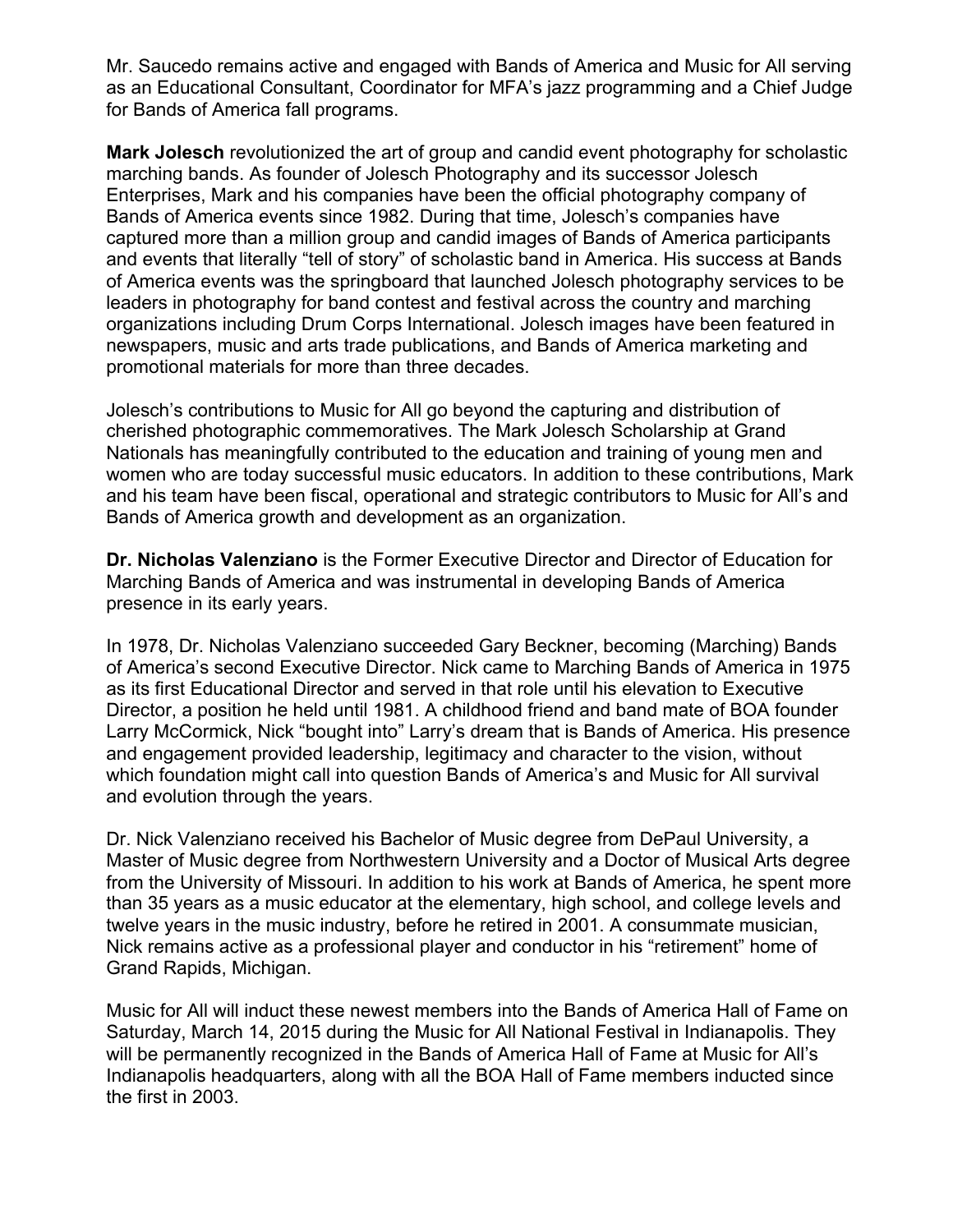## **About Music for All**

Celebrating it's  $40<sup>th</sup>$  Anniversary in 2015, Music for All (MFA) is one of the nation's largest and most influential organizations in support of active music making. Since 1975, MFA, through its Bands of America and Orchestra America programs, has been a destination and set the standard for scholastic music ensemble performance and music education advocacy. As a 501(c)(3) nonprofit educational organization, MFA's mission is to create, provide and expand positively life-changing experiences through music for all. MFA's vision is to be a catalyst to ensure that every child in America has access and opportunity for active music-making in their scholastic environment. MFA's programs include 20+ annual events, including the Bands of America Grand National Championships and Regional Championships for marching band, the Music for All Summer Symposium camp for students and teachers, the Music for All National Festival for concert bands, orchestra, jazz and percussion ensembles and national honor bands and orchestras.

## **Music for All Sponsors**

Music for All's efforts are supported through sponsorships, including current partnerships with National Presenting Sponsor, Yamaha Corporation of America; Official Uniform Sponsor, Fred J. Miller, Inc.; Official Student Travel Partner, Music Travel Consultants; Corporate Sponsors: U.S. Army, Wenger Corporation, Texas Dairy Queen®, Visit Indy and the City of Indianapolis, Vic Firth Company and Zildjian; Strategic Advocacy Partner, NAMM; Associate Sponsors: Vandoren, Remo, Inc., Director's Showcase International, Woodwind & Brasswind and Delivra. Music for All is also supported by the Indiana Arts Commission, Arts Council of Indianapolis, the Ball Brothers Foundation, George and Frances Ball Foundation, and Lilly Endowment Inc.

# # #

#### **\*\*FOR IMMEDIATE RELEASE\*\***

#### **MEDIA CONTACT:**

Erin Fortune, Senior Marketing Coordinator Direct phone: 317-524-6218 Cell 317-643-1442 Fax 317-524-6200 Erin.f@musicforall.org